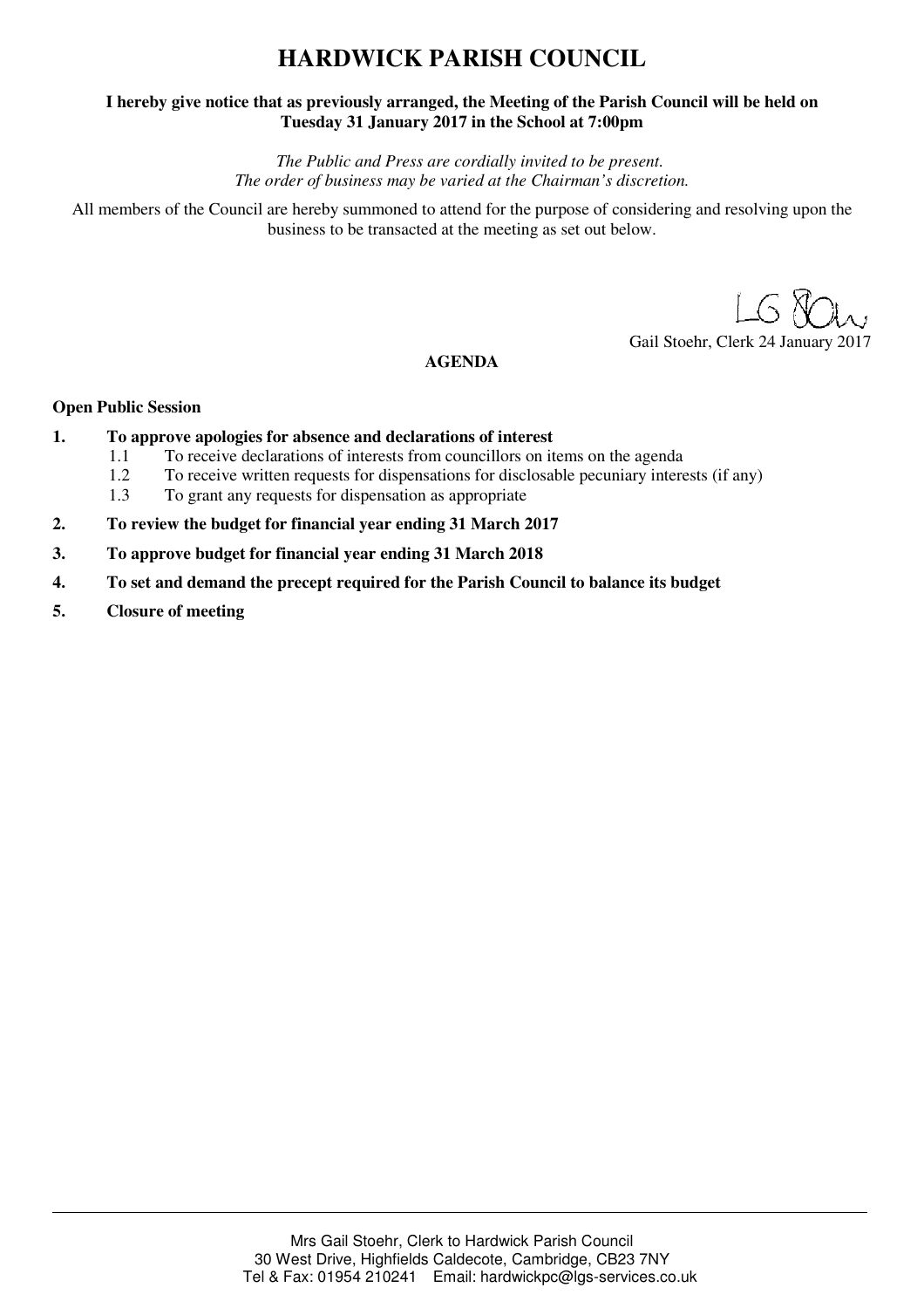| <b>Hardwick Parish Council</b> |  |
|--------------------------------|--|
|                                |  |

|                                                     | <b>Approved</b> |                       | <b>Amount to Percentage</b><br>Date Jan of Budget | <b>Amount</b>    | Draft Budget | <b>Notes 2017</b>                                           | <b>Notes 2018</b>                                                                                                     |
|-----------------------------------------------------|-----------------|-----------------------|---------------------------------------------------|------------------|--------------|-------------------------------------------------------------|-----------------------------------------------------------------------------------------------------------------------|
|                                                     | Budget 2017     | 2017                  | Spent                                             | <b>Remaining</b> | 2018         |                                                             |                                                                                                                       |
| Payments                                            |                 |                       |                                                   |                  |              |                                                             |                                                                                                                       |
| Advertising                                         | 6,600.00        | 5,483.00              | 83%                                               | 1,117.00         |              | Includes website costs                                      | Includes website costs and Hardwick Happenings                                                                        |
| Insurance                                           | 1,800.00        | 1,863.50              | 104%                                              | $-63.50$         |              | $1900$ year 3 of 3                                          | New insurance policy due in Sept 17 (estimate)                                                                        |
|                                                     |                 |                       |                                                   |                  |              |                                                             | Based on NALC Payscales. assuming no overtime.                                                                        |
| Salaries, pension & PAYE                            | 4,200.00        | 3,494.28              | 83%                                               | 705.72           |              | 5133 assuming no overtime.                                  | Includes pension and litterpicker                                                                                     |
|                                                     |                 |                       |                                                   |                  |              |                                                             | Current admin support price is due to expire on the 31st                                                              |
| Admin support                                       | 11,700.00       | 9,208.30              | 79%                                               | 2,491.70         |              | 11700 year 3 of 3                                           | March 2017                                                                                                            |
|                                                     |                 |                       |                                                   |                  |              |                                                             |                                                                                                                       |
|                                                     |                 |                       |                                                   |                  |              |                                                             |                                                                                                                       |
|                                                     |                 |                       |                                                   |                  |              |                                                             | Grasscutting contract FY18 £5760 Year 1 of 3. Tree                                                                    |
|                                                     |                 |                       |                                                   |                  |              | Grasscutting contract £7822.00 Year 3 of 3 £ Tree survey    | survey last done in July 2016 contract placed all works all                                                           |
|                                                     |                 |                       |                                                   |                  |              | last done in March 2013. Is a new due in 2016 if so         | works completed. FY17 includes Tree/hedge works of                                                                    |
| Ground maintenance, grasscutting & trees            | 15,500.00       | 17,608.86             | 114%                                              | $-2,108.86$      |              | contract o/s                                                | £7468 and Rec vertidraining/fertilizer works of £5732                                                                 |
| Admin (Affiliation fees, Gen. supplies)             | 2,600.00        | 2,165.38              | 83%                                               | 434.62           |              | 2600 estimated                                              | estimated based on workload                                                                                           |
|                                                     |                 |                       |                                                   |                  |              | lots of play equipment and bus shelter repairs in Fy16 PC   |                                                                                                                       |
|                                                     |                 |                       |                                                   |                  |              | to consider from which budget heading the overspend is to   |                                                                                                                       |
|                                                     |                 |                       |                                                   |                  |              | be taken. Pavilion roof/guttering and bus shelter repair    |                                                                                                                       |
|                                                     |                 |                       |                                                   |                  |              | invoices o/s approx £1900. Drains at the pavilion continue  |                                                                                                                       |
| Repairs & Assets maintenance                        | 7,000.00        | 5,384.95              | 77%                                               | 1,615.05         |              | to be a problem.                                            | Drains at the pavilion continue to be a problem.                                                                      |
|                                                     |                 |                       |                                                   |                  |              | No notification received from CCC but recent streetlighting |                                                                                                                       |
| Street lights                                       | 1,450.00        |                       | 0%                                                | 1,450.00         |              | 1550 upgrade programme.                                     | No notification received from CCC cost for FY16=£1546.46                                                              |
|                                                     |                 |                       |                                                   |                  |              |                                                             |                                                                                                                       |
|                                                     |                 |                       |                                                   |                  |              | External audit fee £25k to £50k = £200, £50k to £100k =     | External audit fee £25k to £50k = £200, £50k to £100k =                                                               |
| Audit & acct                                        | 480.00          | 442.65                | 92%                                               | 37.35            |              | 480 £300 Internal Audit approx £180                         | £300 Internal Audit approx £180                                                                                       |
| S <sub>137</sub>                                    | 5,000.00        | 3,178.60              | 64%                                               | 1,821.40         |              |                                                             |                                                                                                                       |
| Special projects                                    | 5,000.00        | 1.00                  | 0%                                                | 4,999.00         |              |                                                             |                                                                                                                       |
| Agency services (P3)                                |                 | 0.00                  |                                                   | 0.00             |              |                                                             |                                                                                                                       |
| Unallocated/Contingency                             | 2,000.00        |                       | 0%                                                | 2,000.00         |              |                                                             | Suggest at % unless genreal reserves can be used                                                                      |
|                                                     |                 |                       |                                                   |                  |              | Baseline budget = £18480.00 (note grass, trees and          | Baseline budget = £23363.00 (note grass, trees and                                                                    |
| <b>Total payments</b>                               |                 | £63,330.00 £48,830.52 | 77%                                               | 14,499.48        |              | £23,363.00 assets maintenance not included)                 | assets maintenance not included)                                                                                      |
|                                                     |                 |                       |                                                   |                  |              |                                                             |                                                                                                                       |
| <b>Receipts</b>                                     |                 |                       |                                                   |                  |              |                                                             |                                                                                                                       |
|                                                     |                 |                       |                                                   |                  |              | FY16 Football Club and Harriers o/s. Additonal fees of      |                                                                                                                       |
| Income pitches                                      | 750.00          | £500.00               | 67%                                               |                  |              | 750 £150 Coton Netball. FY17 Harriers o/s.                  |                                                                                                                       |
| Advertising                                         | 3,000.00        | 248.60                | 8%                                                |                  |              | 0 Period when HH advertising FOC. Fees increased in 2015    |                                                                                                                       |
| <b>Bank Interest</b>                                | 1,500.00        | 1,543.66              | 103%                                              |                  | 1600l        |                                                             |                                                                                                                       |
| Assets maintenance                                  |                 | 10.61                 |                                                   |                  |              | 10 UKPN wayleave                                            | <b>UKPN</b> wayleave                                                                                                  |
|                                                     |                 |                       |                                                   |                  |              |                                                             | To be decided after the PC consider if any reserves can be To be decided after the PC consider if any reserves can be |
| Precept                                             | 47,580.00       | 47,580.00             | 100%                                              |                  |              | released or the reserves need to be increased.              | released or the reserves need to be increased.                                                                        |
| Special Projects                                    |                 | 0.00                  |                                                   |                  |              |                                                             |                                                                                                                       |
| Pavilion rent                                       | 3,500.00        | 2,625.00              | 75%                                               |                  |              | 3750 £4k from September 2018                                | £4kpa from September 2018                                                                                             |
| Misc                                                |                 | £0.00                 |                                                   |                  |              | FY16 admin                                                  | FY16 admin                                                                                                            |
| <b>Release from Reserves</b>                        | 7,000.00        |                       | 0%                                                |                  |              |                                                             |                                                                                                                       |
| <b>Total receipts</b>                               |                 | £63,330.00 £52,507.87 |                                                   |                  | £6,110.00    |                                                             |                                                                                                                       |
|                                                     |                 |                       |                                                   |                  |              |                                                             |                                                                                                                       |
| <b>Reserves</b>                                     | B/F             | <b>Receipts</b>       | <b>Payments</b>                                   | C/F              |              |                                                             |                                                                                                                       |
| S106 Taylor Woodrow (Cahills Corner Improvments)    | 29148.07        |                       | 29148.07                                          | 0.00             |              | FY17 Cahills Corner LHI                                     |                                                                                                                       |
|                                                     |                 |                       |                                                   |                  |              | FY16 Balance moved to Gen Res. Except balance of            |                                                                                                                       |
|                                                     |                 |                       |                                                   |                  |              | Cahills Corner works (£1614.77 moved to fund by RFO to      |                                                                                                                       |
| Cahills Corner Improvments                          | 1614.77         |                       | 1140.22                                           | 474.55           |              | match order placed by PC on 17/9/15)                        |                                                                                                                       |
|                                                     |                 |                       |                                                   |                  |              | Public open space £3147.29 and community space              |                                                                                                                       |
|                                                     |                 |                       |                                                   |                  |              | contribution £520.13 Community fund spent in Jan 2014 on    |                                                                                                                       |
|                                                     |                 |                       |                                                   |                  |              | community room. POS fund adjusted for the Worcester         |                                                                                                                       |
| S106 Lark Rise POS contribution (received 28/01/14) | 863.63          |                       |                                                   | 863.63           |              | Ave swing in FY15.                                          |                                                                                                                       |
|                                                     |                 |                       |                                                   |                  |              |                                                             |                                                                                                                       |

| ţ                                                                                       |
|-----------------------------------------------------------------------------------------|
|                                                                                         |
|                                                                                         |
| ck Happenings<br>7 (estimate <u>)</u>                                                   |
|                                                                                         |
| ing no overtime.                                                                        |
| to expire on the 31st                                                                   |
| Year 1 of 3. Tree<br>act placed all works all<br>ee/hedge works of<br>er works of £5732 |
|                                                                                         |
| e a problem.                                                                            |
|                                                                                         |
| cost for FY16=£1546.46                                                                  |
| 200, £50k to £100k =                                                                    |
|                                                                                         |
|                                                                                         |
|                                                                                         |
|                                                                                         |
| $\frac{1}{2}$ can be used                                                               |
| grass, trees and                                                                        |
|                                                                                         |
|                                                                                         |
|                                                                                         |
|                                                                                         |
|                                                                                         |
|                                                                                         |
| er if any reserves can be<br>e increased.                                               |
|                                                                                         |
|                                                                                         |
|                                                                                         |
|                                                                                         |
|                                                                                         |
|                                                                                         |
|                                                                                         |
|                                                                                         |
|                                                                                         |
|                                                                                         |
|                                                                                         |
|                                                                                         |